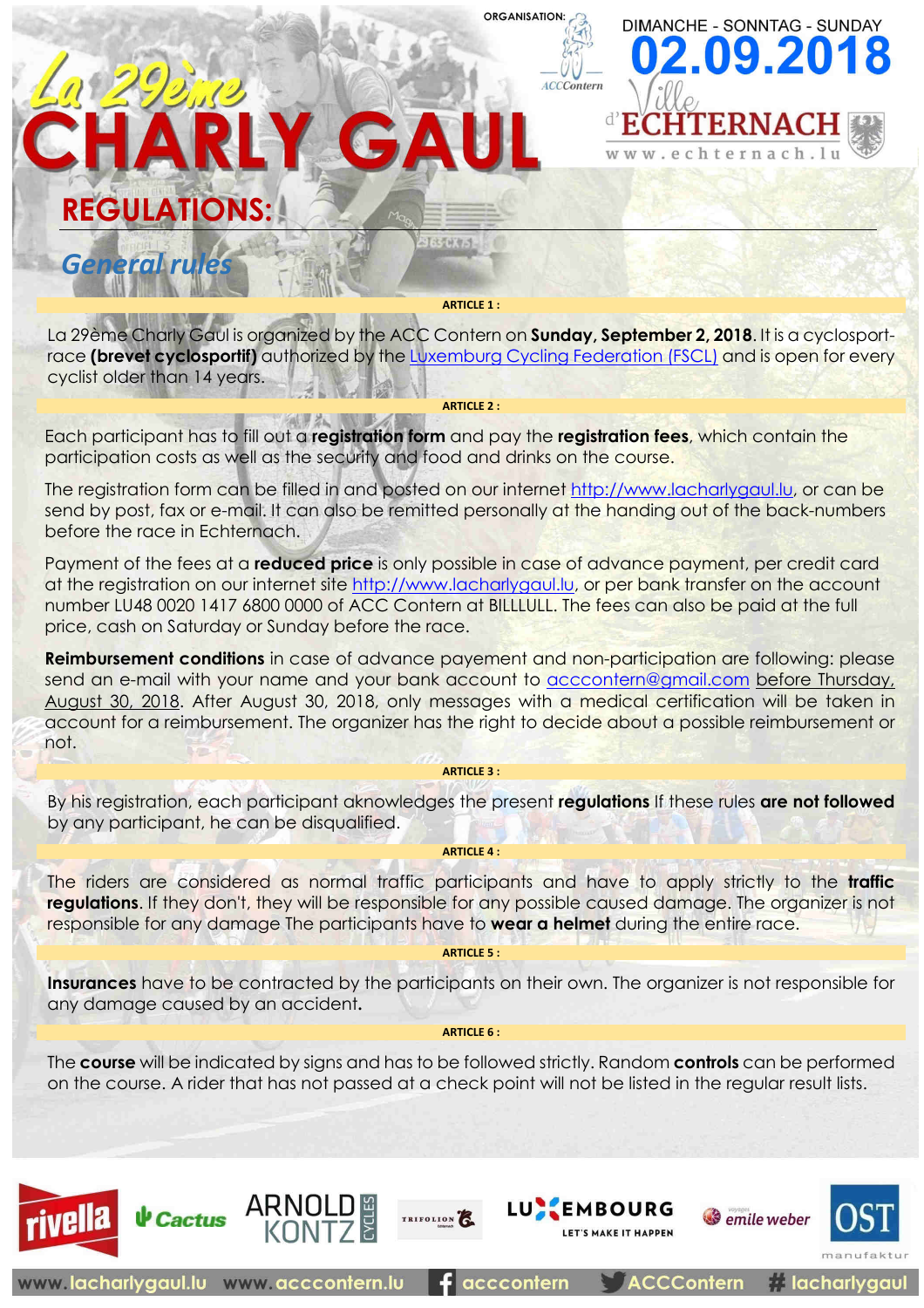### **ORGANISATION**

**ACCContern** 

**DIMANCHE - SONNTAG - SUNDAY** 

 $2.09.2$ 



HARLY GAU

ARNOL

**↓** Cactus

www.lacharlygaul.lu www.acccontern.lu

The participants have to fix at the front of their bike the **chip number** that they receive from the organizer. The transponder that it contains helps to establish the classifications and to do controls on the course.

**ARTICLE 8 :**

Each participant has to cross **the start line** after the official start in order to be listed in the result list. Times are taken at the start/finish line.

**ARTICLE 9 :**

Following the rules of the ministry for transport, riders that are **more than 1 hour behind the leader** will be informed by a car of the organizer ("FIN DE COURSE"). At that moment, the streets and crossroads will no longer be guarded by the police or race marshalls, but the riders can of course finish the race according to the traffic regulations. If they do so, they will appear on the result list.

**ARTICLE 10 :**

**Assistance cars** are not allowed on the course. Participants that are followed by support cars will be disqualified.

**ARTICLE 11 :**

Participation **diplomas** can be downloaded via Internet on http://www.lacharlygaul.lu.

#### **ARTICLE 12 : PROTECTION OF PERSONAL DATA**

The ACC Contern collects and registers personal data that the participant (rider or volunteer) transmits in an active way at his registration for "La Charly Gaul".

This personal data is used mainly for establishing and editing start lists, result lists and diplomas before, during or after the competition. The data is also used to establish task lists for volunteers as well as statistics on age, gender or geographic origin of the participants, to contact the participant in case of problem and to send him informations related to "La Charly Gaul" or other events organized by the ACC Contern.

By providing his personal data, the participant authorizes the ACC Contern to use them and to transmit them to third parties for the above cited use. In no case is the ACC Contern allowed to provide the data to third parties for other reasons than the ones cited above.

The persons whose personal data is collected by the ACC Contern have the right to obtain informations about the saved data. They can ask a copy of the data or require modification or deletion of it. They can also deny or impose some restrictions to the use of the data.

TRIFOLION

**LU EMBOURG** 

acccontern

LET'S MAKE IT HAPPEN

**ACCContern** 

emile weber

**A** lacharlygaul

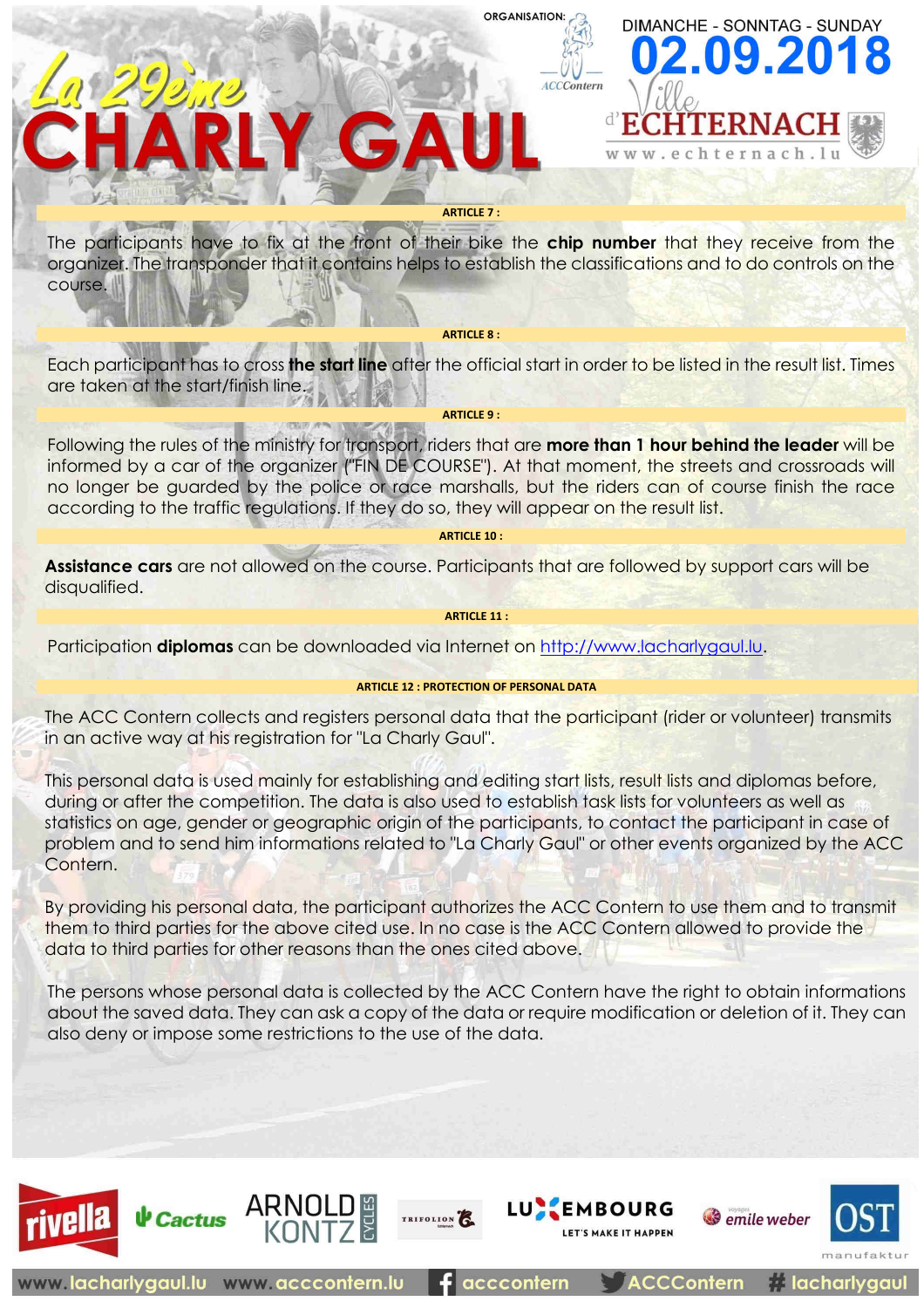#### **ORGANISATION:**



.echternach.

## *LA CHARLY GAUL A (153 km):*

CHARLY GAUL

0 299,19

**ARTICLE A-1 :**

The handing out of **the back-numbers and race-documents** takes place on Saturday, September 1st, 2018 between 14h00 and 18h00 o'clock as well as on Sunday, September 2, 2018, between 7h00 and 8h30 in the cultural centrum "Trifolion", rue des Ecoliers in Echternach.

**ARTICLE A-2 :**

**Start of the race** is at **9h00** o'clock on the market place (place du Marché) in Echternach. The **finish** control is open until 17h00 o'clock.

**ARTICLE A-3 :**

The **distance** is of 153 kilometers.

**ARTICLE A-4 :**

**Registration fees:** 26 EUR in case of **pre-registration and advance paiement** until Thursday, August 30, 2018 at latest. 32 EUR in case of cash payment at the handing out of the back number in Echternach. *(see ARTICLE 2 for payment modus)*

**ARTICLE A-5 :**

A **scratch classification** is established as well as separate classifications for different categories.

**ARTICLE A-6 :**

The **categories** are following: A: women 14-17 years / B: women 18-39 years / C: women 40 years and more / D: men 14-17 years / E: men 18-29 years / F: men 30-39 years / G: men 40- 49 years / H: men 50-59 years / I: men 60 years and more.

**ARTICLE A-7 :**

**Race-jerseys, gifts and cups** will be handled out to the first riders in the scratch classification as well as in the different categories.















**A** lacharlygaul

ACCContern